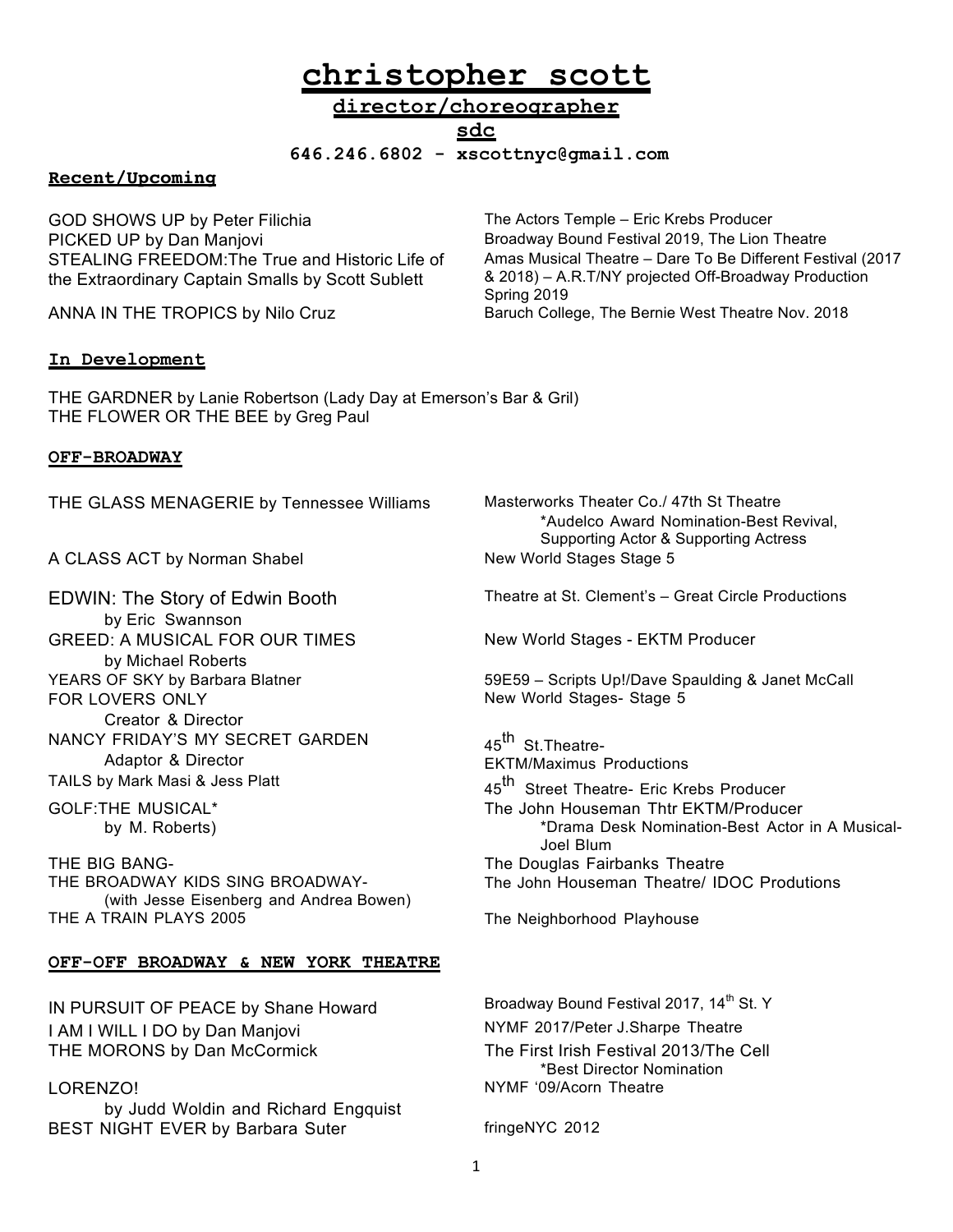SITTING SHIVA by Josh Metzger fringeNYC 2014 MURDER AT THE BARNBURNERS by Lanie Robertson A MOTHER'S LOVE by Michael Watson The Actors Studio- PDW 2012 Festival

DAVID AND IRA by Paul David Young Joria Theatre- Scripts Up! Prod. HOPE ETERNAL Written and Starring Joel Blum Baruch Performing Arts Center THE ME NOBODY KNOWS

30<sup>th</sup> Anniversary by Holt, Shapiro & Friedman THE GUT GIRLS by Sarah Daniels Theatre North Collaborative/Theatre.22

#### **Regional Theatre and Tours**

FREAKY FRIDAY by Mary Rogers W/ Chris Ashley A GRAND NIGHT FOR SINGING-<br>
St. Michael's Playhouse Burlington, VT THE VELVETEEN RABBIT by Jimmy Roberts & James Still

#### **Educational Theatre**

BLOOD WEDDING Lorca<br>SUDDENI YI AST SUMMER Williams The Bernie West Theatre/BPAC SUDDENLY LAST SUMMER Williams THE MOTHERFUCKER WITH THE HAT Guirgis The Bernie West Theatre/BPAC IN THE BLOOD Parks The Bernie West Theatre/BPAC LYSISTRATA The Bernie West Theatre/BPAC BERLIN TO BROADWAY WITH KURT WEILL NYU Tisch School of The Arts/CAP21 AND THE WORLD GOES ROUND NYU Tisch School of The Arts/CAP21 HELLO DOLLY LABA Theatre - Amas Musical Theatre Prods ONCE ON THIS ISLAND The Hudson Guild Theatre – Amas/RLMTA URINETOWN LABA Theatre - Amas Musical Theatre Prods 9 to 5 LABA Theatre - Amas Musical Theatre Prods JESUS CHRIST SUPERSTAR (Gender fluid) The Hudson Guild Theater – Amas Musical Theatre PIPPIN The Hudson Guild Theater – Amas Musical Theatre

The Actors Studio- PDW 2015 Festival

ANTIGONE by Sophocles & Anouilh Baruch Performing Arts Center- Joel Segal Great Works Series HEDDA GABLER by Ibsen **Baruch Performing Arts Center- Joel Segal Great Works** Baruch Performing Arts Center- Joel Segal Great Works Series MEDEA by Euripides **Baruch Performing Arts Center- Joel Segal Great Works** Baruch Performing Arts Center- Joel Segal Great Works Series OEDIPUS REX by Sophocles **Baruch Performing Arts Center- Joel Segal Great Works** Baruch Performing Arts Center- Joel Segal Great Works Series THE ZOO STORY by Edward Albee Baruch Performing Arts Center- Joel Segal Great Works Series The John Houseman Theatre Center

GOLF: THE MUSICAL **Maltz Jupiter Theatre; Meadowbrook Theatre**. MI; Scottsdale, AZ THE BIG BANG! THE BIG BANG! Maltz Jupiter Theatre/ Theatre on San Pedro Square, San Jose Theatreworks/USA, The Kennedy Center, DC

The Promenade Theatre - Theatreworks/USA

A MIDSUMMER NIGHT'S DREAM Shakespeare The Bernie West Theatre/Baruch Perf Arts Center

- **Masterworks Theater Company Artistic Director**
- **Amas Musical Theatre Artistic Associate**
- **Member Playwright/Director's Workshop at The Actors Studio**
- **Member of The Michael Howard Studio- Assistant to Michael Howard Faculty- NYU/Tisch School of The Arts/CAP21**
- **Faculty- Baruch College- City Univ. of New York/Fine and Performing**